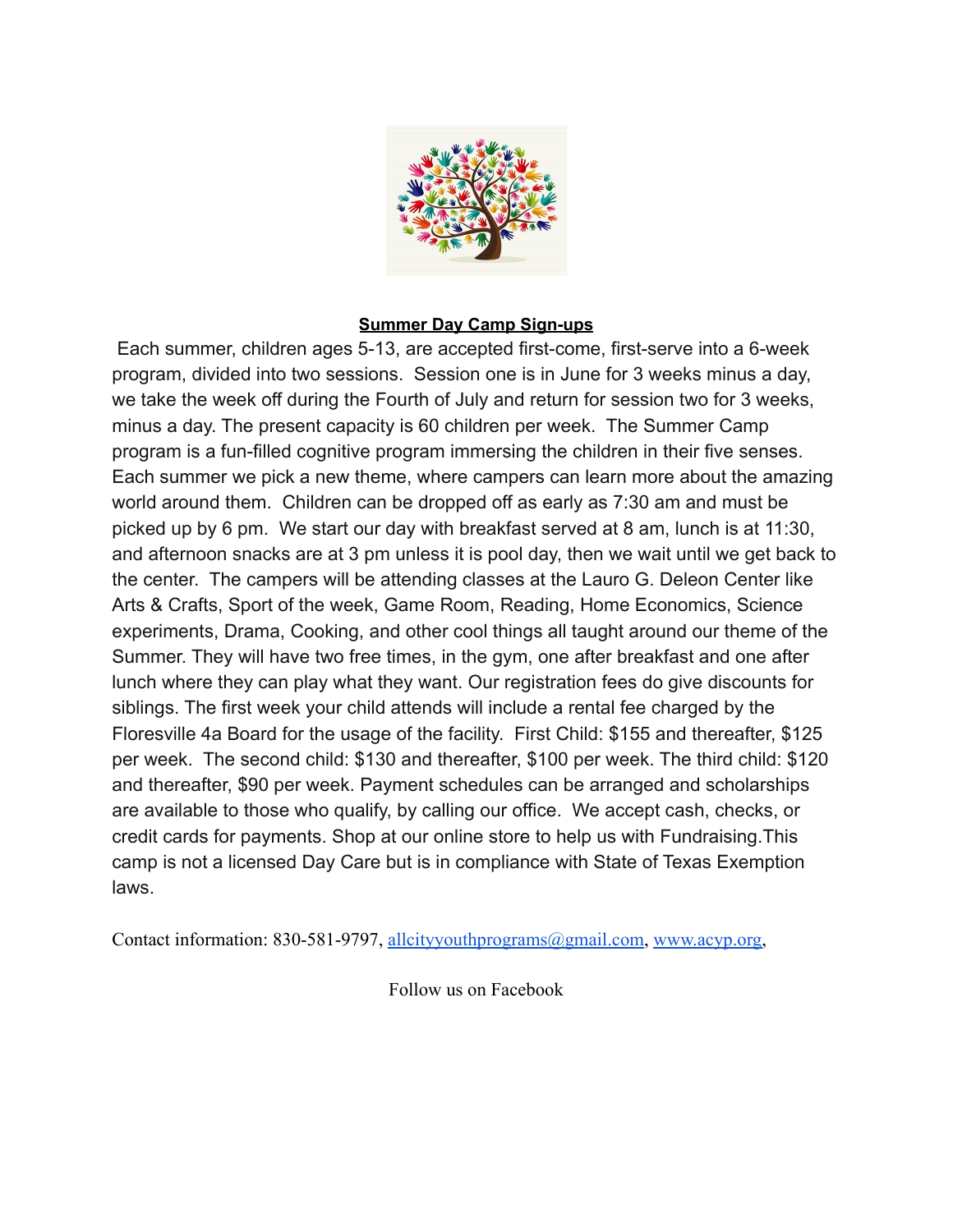

# **All City Youth Programs Summer Camp Registration Form**

Parents/ Guardians must pay fees equaling 1-week payment, in advance. To be eligible for a longer payment plan parents must start payments before camp actually starts, with the understanding that non-payment can cause the camper to lose *their spot. No refunds.*

Child's Last Name - First Name DOB Age Gender

See Attached flyer for Camp dates and description of week's activities

| Address                  | City & Zip |
|--------------------------|------------|
| Parent/Guardian          | Phone      |
| <b>Emergency Contact</b> | Phone      |
| Parent's Email address   |            |

#### **Check box for weeks attending / \$125 for 1st child, \$100 for 2nd, \$90 for 3rd or more/Amount / Payment made by Ck, CC or Cash**

| <b>Session 1 - Week One</b> |                                         | \$ |  |
|-----------------------------|-----------------------------------------|----|--|
| Week Two                    |                                         | ٠Β |  |
| Week Three                  |                                         | D  |  |
| <b>Session Two - Week 4</b> |                                         | S  |  |
| Week 5                      |                                         | Φ  |  |
| Week 6                      |                                         | J. |  |
| One time Usage Fee          | \$30 per child upon entrance to program | D  |  |

I, parent/guardian of the above named child, understand and accept the payment terms and refund policy, as stated above. I also, hereby give my permission for his/her participation in the elected program above. I understand the All City Youth Programs (ACYP), the City of Floresville, and the 4(a) Board and affiliates are not responsible for any sickness or injury that the above named child may receive while in attendance of this program. In case of a medical emergency, I agree that 911 should be called and every effort will be given to contact me or any other emergency contacts that I list. No insurance is provided by ACYP. I give my permission for any pictures of my child taken during this program to be used for ACYP promotions, unless otherwise stated in writing. This program is not a licensed Day Care, but exempt from DFPS regulation under the Short Term Program: A State Program 40: TAC 745:117(2).

Parent/Guardian Signature: Date: \_\_\_\_\_\_\_\_\_\_\_\_\_\_\_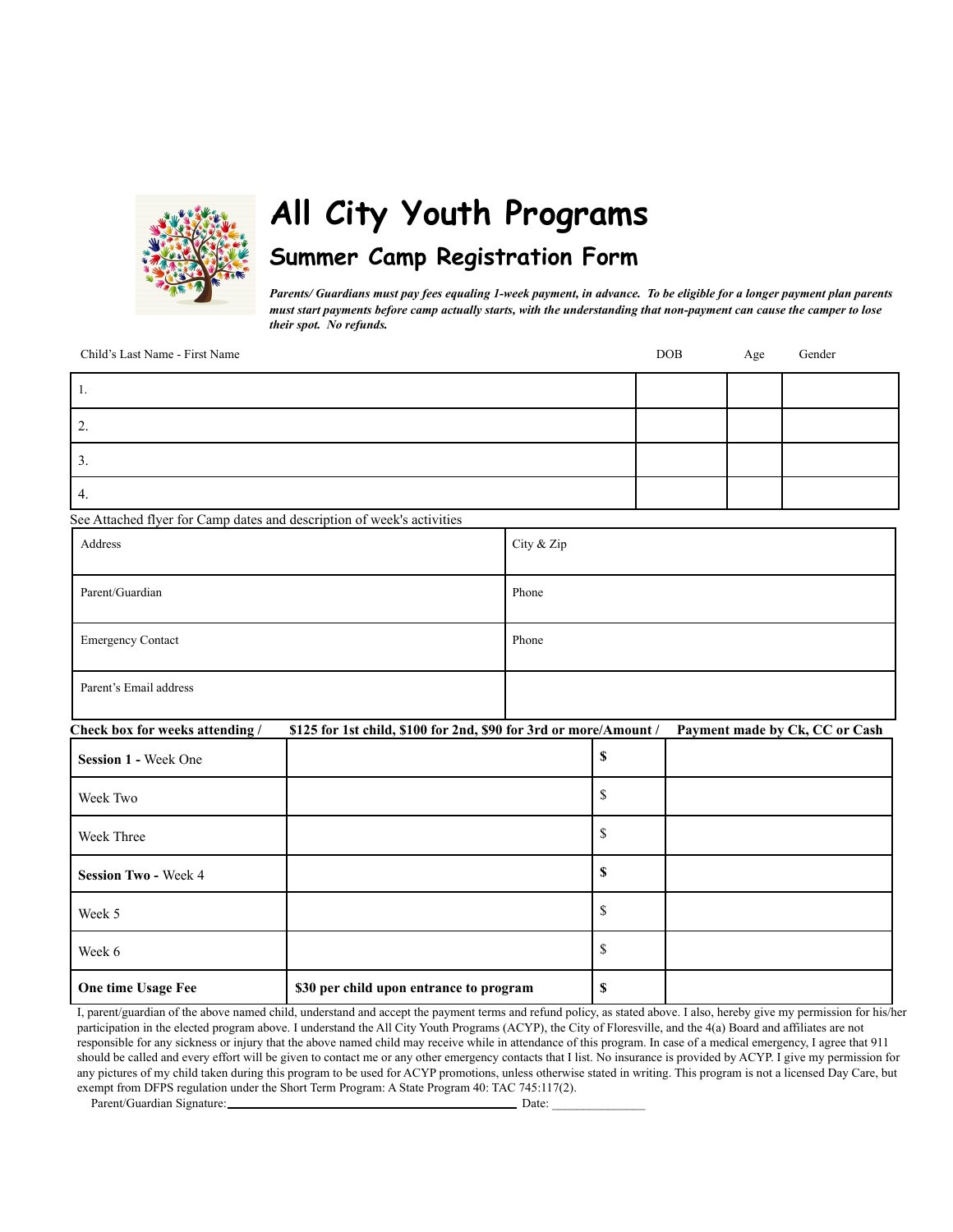

# **Summer Day Camp Supply List**

**1. No Toys, blankets, stuffed animals, or electronics from home.**

**2. Every Wednesday is movie day. The items needed are a hoodie or a sweater, no blankets or sleeping bags. We have a big screen where children will be seated at tables. We treat the campers with fresh popped popcorn and juice or snow cones. We try to give the children a real movie atmosphere. You may request a list of movies we will be showing.**

**3. Every Friday is Swim Day. The items needed are sunscreen, a towel, flip-flops, or other swim shoes, and they must wear their bathing suits under their clothes. We do not change the children into their bathing suits or into dry clothes. We walk to the City Pool a little before 4 pm. We swim for approximately 45 minutes and then walk back to the center. If you need to check your child out during swim, I will have the check-out roster with me. 4. If your child is highly allergic to certain foods, please provide them with lunch and snacks. Make sure you list their allergies on the Medical Information form.**

**5. All children must wear closed-toed, soft sole shoes, preferably gym shoes. Please no flip flops or sandals, except for Thursday. Children will be required to keep their shoes on during camp for health and safety reasons.**

**6. You may send money with your child if they want to purchase concession stand items, but please put the money in a plastic bag with your child's name on it and hand it to the monitor when dropping off your child. Concession stand items, like chips or cookies, can only be purchased after they finish their lunch or at snack time. Soda & candy will only be sold when they are leaving to go home. If you do not want your child to buy soda & candy, let us know.**

# **We are not responsible for any lost items**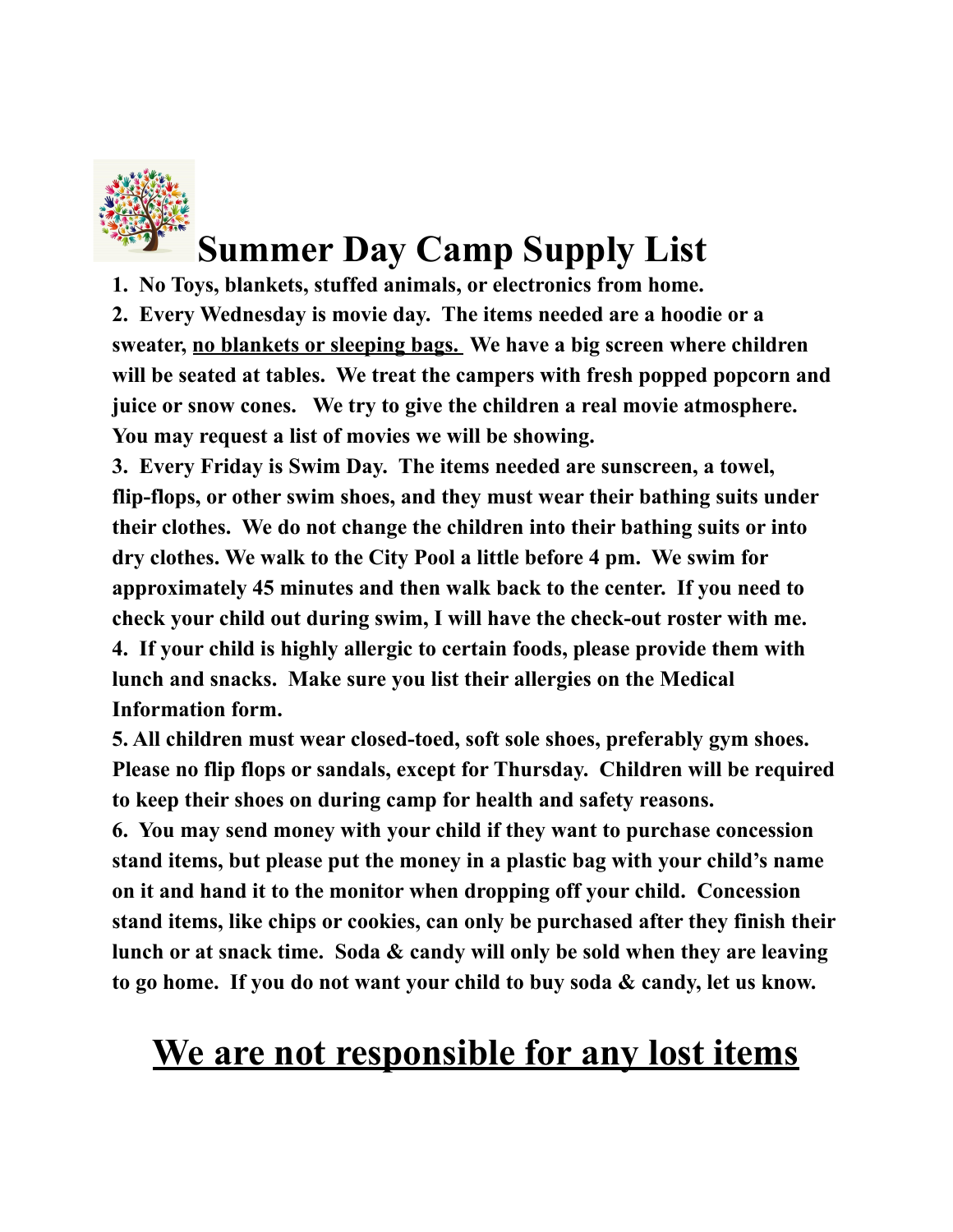

## **All City Youth Programs Medical Information & Emergency Contact List**

| Child's Name Or Names:                      |                                                                                                                       | Gender/Age of Child                                                                                           |  |
|---------------------------------------------|-----------------------------------------------------------------------------------------------------------------------|---------------------------------------------------------------------------------------------------------------|--|
| Name of Parent/ Parents child resides with: |                                                                                                                       |                                                                                                               |  |
| Name of Parent child does_not reside with:  |                                                                                                                       |                                                                                                               |  |
| Phone Numbers:                              |                                                                                                                       | Mother Work Work                                                                                              |  |
|                                             |                                                                                                                       |                                                                                                               |  |
|                                             |                                                                                                                       |                                                                                                               |  |
| Notes (regarding schedules, etc.):          |                                                                                                                       |                                                                                                               |  |
|                                             |                                                                                                                       | <b>Additional Emergency Contact Numbers (other than parents)</b>                                              |  |
|                                             |                                                                                                                       |                                                                                                               |  |
|                                             | Phone Numbers:                                                                                                        |                                                                                                               |  |
|                                             |                                                                                                                       | Name: <u>Name:</u> Relationship to child:                                                                     |  |
|                                             | Phone Numbers:                                                                                                        |                                                                                                               |  |
|                                             |                                                                                                                       | Health Insurance: Department of Policy Holder Name: Department of Policy Holder Name:                         |  |
| Policy $#$                                  | <u> 1989 - Johann Barn, mars eta bainar eta i</u>                                                                     |                                                                                                               |  |
| <b>Medical Information:</b>                 |                                                                                                                       |                                                                                                               |  |
|                                             |                                                                                                                       |                                                                                                               |  |
|                                             |                                                                                                                       |                                                                                                               |  |
|                                             |                                                                                                                       |                                                                                                               |  |
|                                             |                                                                                                                       |                                                                                                               |  |
|                                             |                                                                                                                       |                                                                                                               |  |
|                                             |                                                                                                                       | This Program does not give out medications. Please let us know with a written statement that your child can   |  |
|                                             |                                                                                                                       | take their medication by themselves, list what the meds are and times taken. Your child's meds should be in a |  |
|                                             |                                                                                                                       | clear baggy clearly marked with your child's name. All meds will be kept in our office.                       |  |
| Pediatrician's Name:                        | <u> 1989 - Johann Stein, marwolaethau a bhann an t-Amhain Aonaichte ann an t-Amhain Aonaichte ann an t-Amhain Aon</u> |                                                                                                               |  |
|                                             |                                                                                                                       | Phone Number:                                                                                                 |  |
|                                             |                                                                                                                       | Dentist's Name:                                                                                               |  |
|                                             |                                                                                                                       |                                                                                                               |  |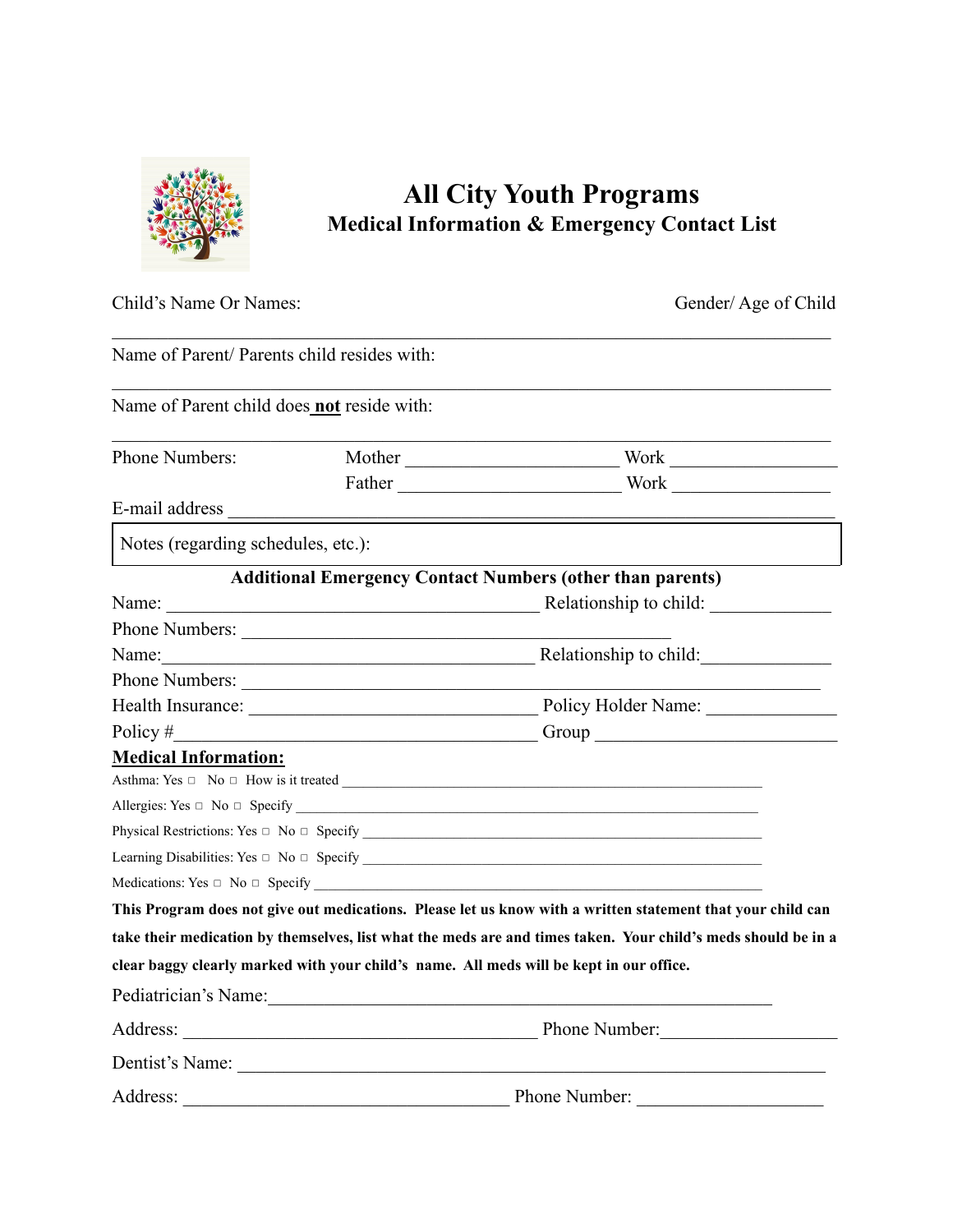

## **Parental Consent for Child Pick-up**

**Please Print the person or persons who will be picking up your child from Summer Camp, including yourself. The people you chose must have some form of picture identification so we can make sure the right person is picking up your child. We will not allow your child to be picked up by anyone, other than the people you have authorized. We will not allow your child to be picked up by an authorized person if the person is intoxicated or under the influence of some type of substance that alters their normal state of being. The person picking up your child must be 18 years of age or older.**

|    | 2. $\qquad \qquad$ |
|----|--------------------|
|    |                    |
|    |                    |
|    |                    |
|    |                    |
|    |                    |
| 5. |                    |

**Print Child or Children's name(s) who will be picked up from Summer Camp or the After School Program.**

 $\mathcal{L}_\mathcal{L} = \{ \mathcal{L}_\mathcal{L} = \{ \mathcal{L}_\mathcal{L} = \{ \mathcal{L}_\mathcal{L} = \{ \mathcal{L}_\mathcal{L} = \{ \mathcal{L}_\mathcal{L} = \{ \mathcal{L}_\mathcal{L} = \{ \mathcal{L}_\mathcal{L} = \{ \mathcal{L}_\mathcal{L} = \{ \mathcal{L}_\mathcal{L} = \{ \mathcal{L}_\mathcal{L} = \{ \mathcal{L}_\mathcal{L} = \{ \mathcal{L}_\mathcal{L} = \{ \mathcal{L}_\mathcal{L} = \{ \mathcal{L}_\mathcal{$ 

 $\mathcal{L}_\mathcal{L} = \{ \mathcal{L}_\mathcal{L} = \{ \mathcal{L}_\mathcal{L} = \{ \mathcal{L}_\mathcal{L} = \{ \mathcal{L}_\mathcal{L} = \{ \mathcal{L}_\mathcal{L} = \{ \mathcal{L}_\mathcal{L} = \{ \mathcal{L}_\mathcal{L} = \{ \mathcal{L}_\mathcal{L} = \{ \mathcal{L}_\mathcal{L} = \{ \mathcal{L}_\mathcal{L} = \{ \mathcal{L}_\mathcal{L} = \{ \mathcal{L}_\mathcal{L} = \{ \mathcal{L}_\mathcal{L} = \{ \mathcal{L}_\mathcal{$ 

 $\mathcal{L}_\mathcal{L} = \{ \mathcal{L}_\mathcal{L} = \{ \mathcal{L}_\mathcal{L} = \{ \mathcal{L}_\mathcal{L} = \{ \mathcal{L}_\mathcal{L} = \{ \mathcal{L}_\mathcal{L} = \{ \mathcal{L}_\mathcal{L} = \{ \mathcal{L}_\mathcal{L} = \{ \mathcal{L}_\mathcal{L} = \{ \mathcal{L}_\mathcal{L} = \{ \mathcal{L}_\mathcal{L} = \{ \mathcal{L}_\mathcal{L} = \{ \mathcal{L}_\mathcal{L} = \{ \mathcal{L}_\mathcal{L} = \{ \mathcal{L}_\mathcal{$ 

**I the undersigned agree to the terms above.**

**Parent's Signature Date**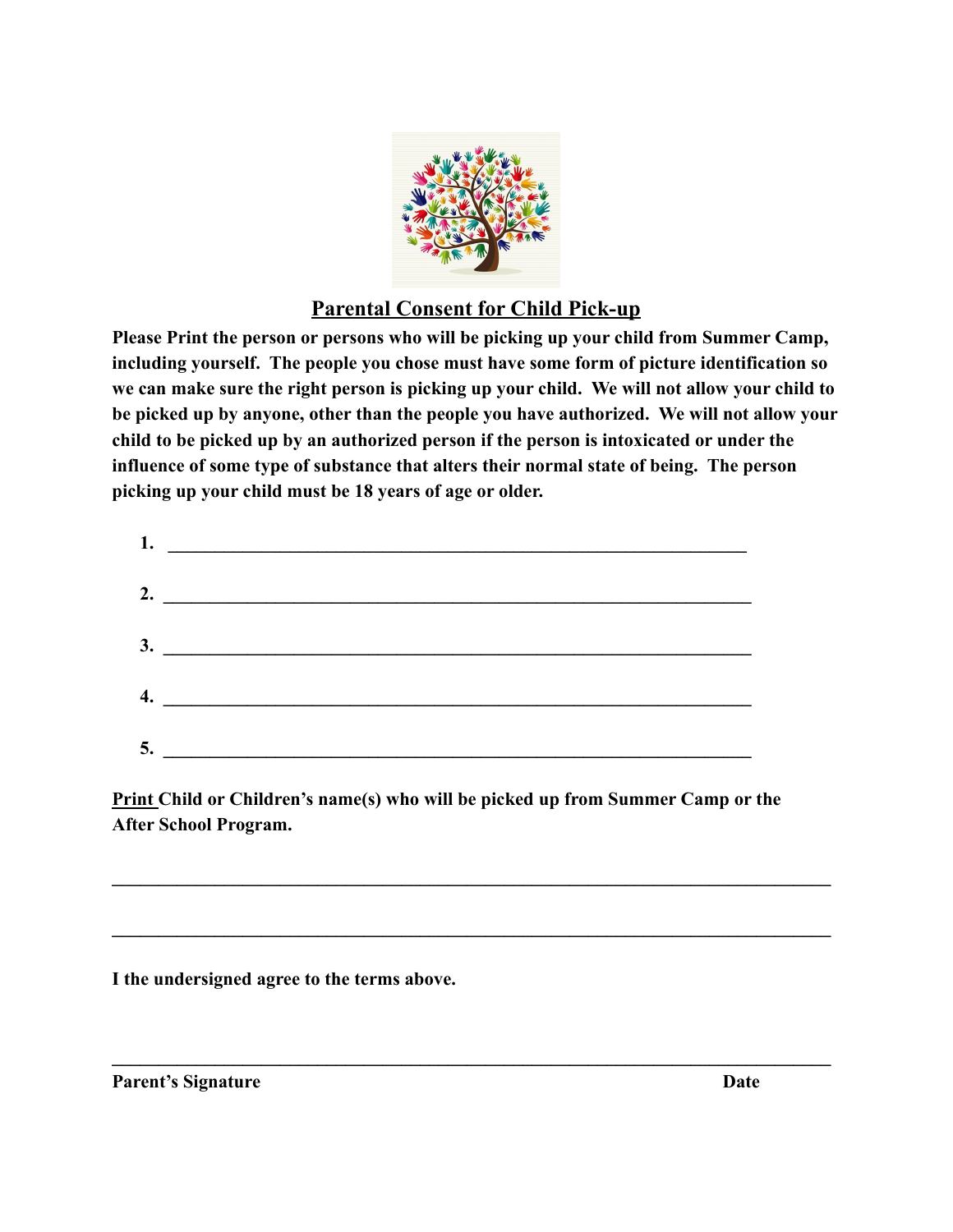## **All City Youth Programs**

### Summer Day Camp Parent Contract

We hope your children have fun with us this summer. We have lots of planned activities to keep their minds active and their bodies moving. Please make sure you sign in your child's name and arrival time when dropping him/her off and make sure you put down your pick up time when your child is signed out, by you or your designated person. Children may not sign themselves in or out, must be a parent or parent appointed adult. This is a safety measure to make sure all children are accounted for.

**We usually have children that are on a waiting list** to come into this program. I encourage scholarship parents to call us and let us know if their child is going to be absent. If we do not hear from you, losing your place in the program could be possible. If your child is absent for 2 days or more without notice. **Breakfast will be served from 8:00 to 8:30 and lunch from 11:30 to 12:30,** so if your child comes into the program after these designated times, please make sure they have eaten or you provide them with something to eat. The USDA Food Grant rules do not allow us to feed before or after these designated Breakfast and Lunch hours. We do provide afternoon snacks.

**All children must be dressed in appropriate clothing** (nothing that we might deem provocative). No flip flops, open toed shoes, bare feet or stocking feet will be allowed. A cell phone, ipad, or any other gaming device will not be allowed. The children are not allowed to text or talk out of turn during class. Such items will be stored in my office for their supervised use until they are ready to go home.

**We are, for class management purposes, initiating the "3 strikes you're out" rule.** This rule helps us manage the discipline in each class, which of course keeps the children safe. Each teacher will give the misbehaving child two redirects, with the third redirect resulting in an office visit. If the teacher has to redirect the child's bad behavior after an office visit, the child will get one strike for that class period. A child with 3 strikes for the day will not be allowed to come back into the program for 2 days (there will be no refunds for the 2 day consequence). We give each child a clean slate every day to encourage them to behave. We want them to have fun, but as you know, children must have clear boundaries and learn to follow instructions, in order to keep them safe and to ensure that all the children can enjoy this program. My discipline actions with any child coming into my office end up with time out, after discussing with the child, their behavior choices.

**Please be in line to pick your child up on or before 6 pm.** We will charge you \$1.00 per minute, per child, after 6 pm because our volunteers want to go home and we have to prepare for the basketball league which starts promptly at 6 pm.

Thank you, Debbie Bolf Executive Director

I, the undersigned, have read and understood the above contract. I accept the above terms and instructions.

 $\mathcal{L}_\text{max}$  and the contract of the contract of the contract of the contract of the contract of the contract of

Signature Date